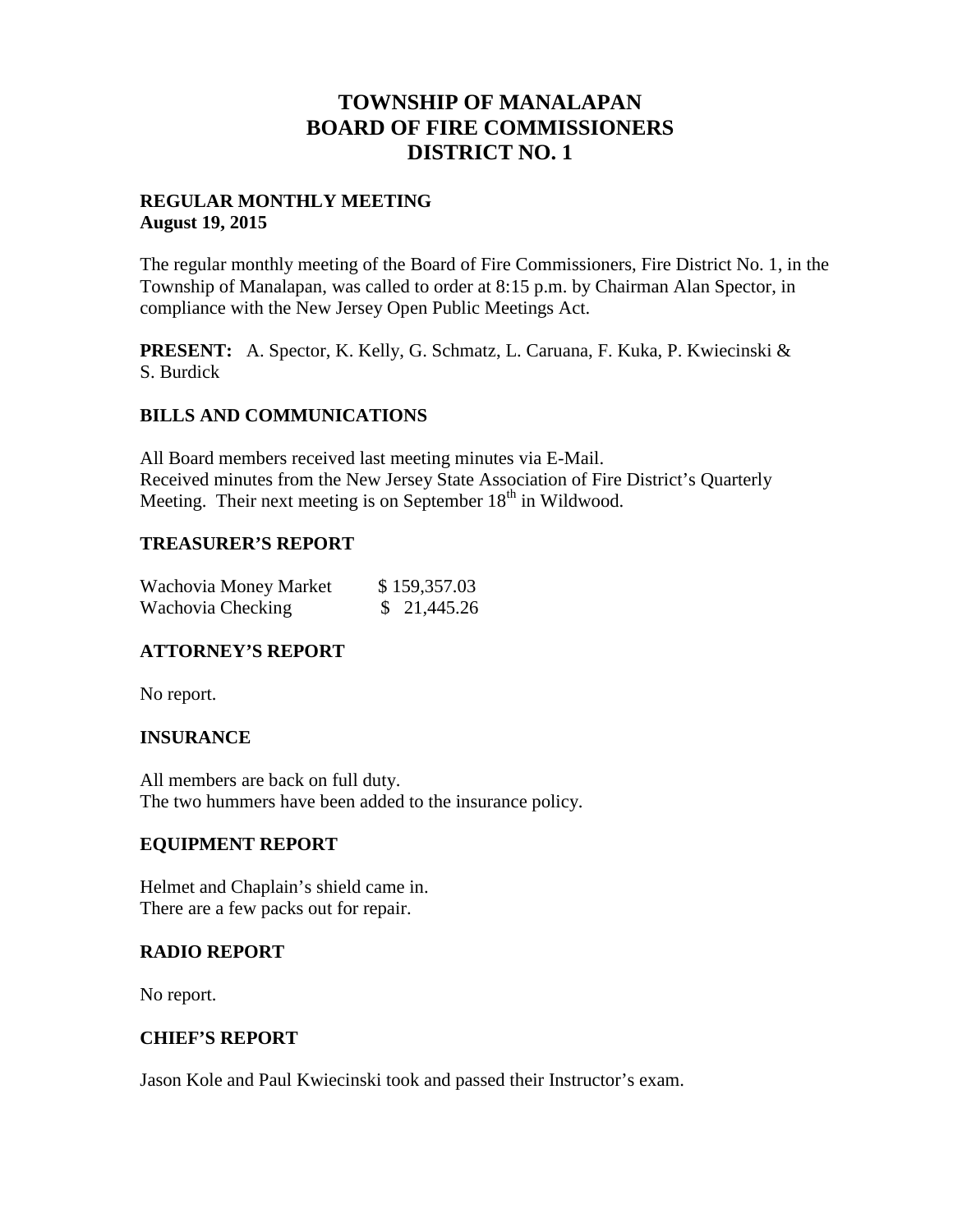## **TRUCK REPORT**

26-1-80 – had readout for dashboard put back on. Adjusted camera and repaired antifreeze issue.

26-1-77 – back in service – com modules were replaced.

Batteries were replaced in one hummer and batteries and glow plugs were replaced in the other one.

## **ASSOCIATION REPORT**

Steve Burdick stated that the exhaust fan in the compressor room needs to be upgraded.

#### **TRUSTEES' REPORT**

No report.

### **OLD BUSINESS**

See attached.

#### **NEW BUSINESS**

Commissioner Kelly made a motion to pay all vouchers; this was seconded by Commissioner Caruana. All voted aye.

Commissioner Spector made a motion not to exceed \$5,000 to replace entire upstairs a/c system and have the unit elevated outside; this motion was seconded by Commissioner Kelly. All voted aye.

Commissioner Kelly made a Resolution to donate our old Hurst equipment to the Monmouth County Sheriff's Department; this was seconded by Commissioner Schmatz. All voted aye.

Commissioner Kelly asked that the Walk with Joe information be placed on the outside sign and also advised that the ladder truck will be at the event.

A discussion was held regarding converting one of the hummers into a brush truck using the parts from the old brush truck.

Meeting opened to the public at 9:03 P.M.

A motion was made by Commissioner Spector to adjourn; it was seconded by Commissioner Kelly and all voted aye.

Meeting adjourned at 9:05 P.M.

Respectfully submitted, Kenneth Kelly, Clerk